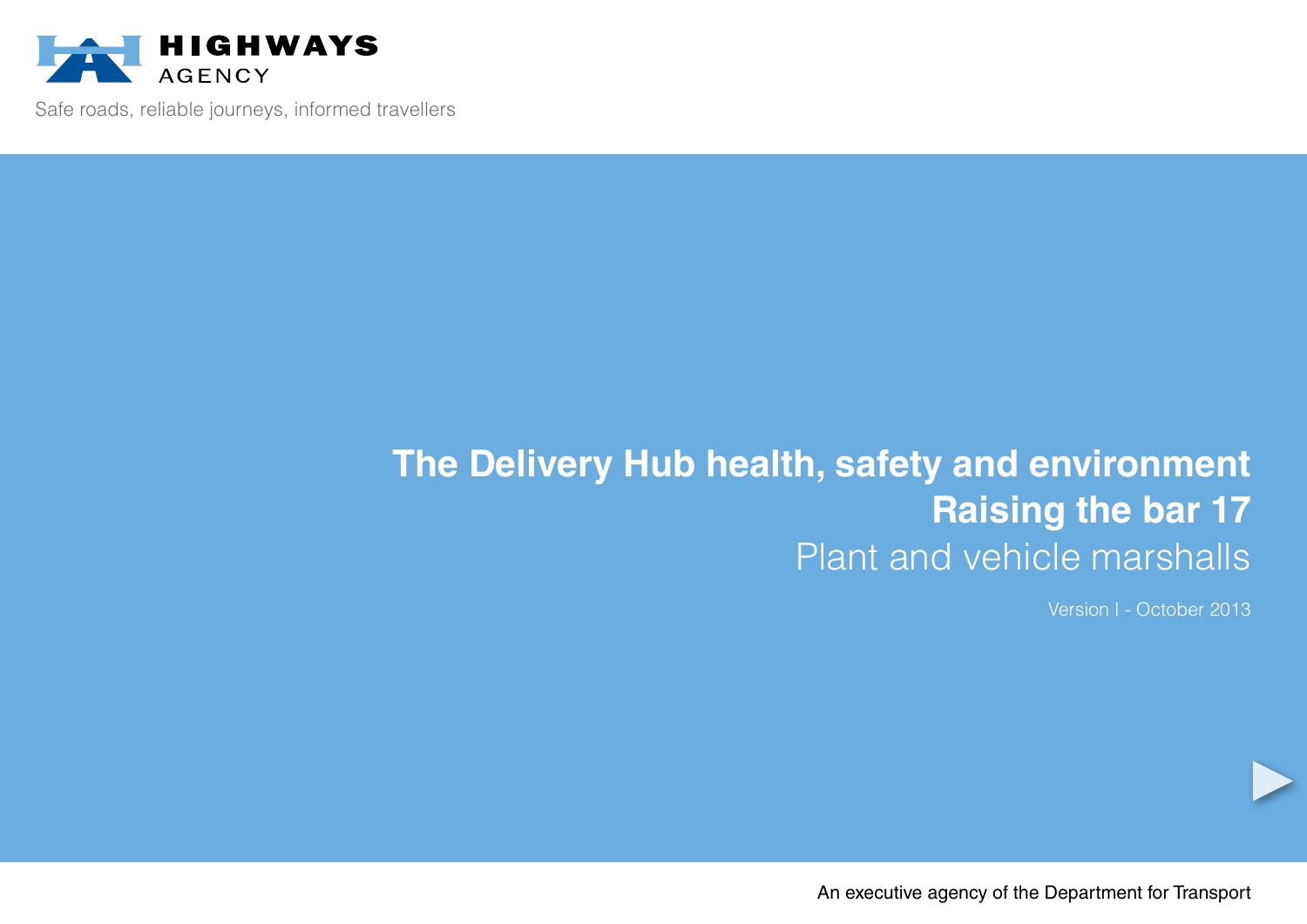## $Contents$

| <b>Objective</b>                           | Page 3 |
|--------------------------------------------|--------|
| <b>Background</b>                          | Page 3 |
| Definition of a plant and vehicle marshall | Page 3 |
| <b>Minimum requirement</b>                 | Page 3 |
| <b>Organise</b>                            | Page 5 |
| <b>Control and monitor</b>                 | Page 5 |
| <b>Appendix 1</b>                          | Page 6 |
| <b>Appendix 2</b>                          | Page 6 |

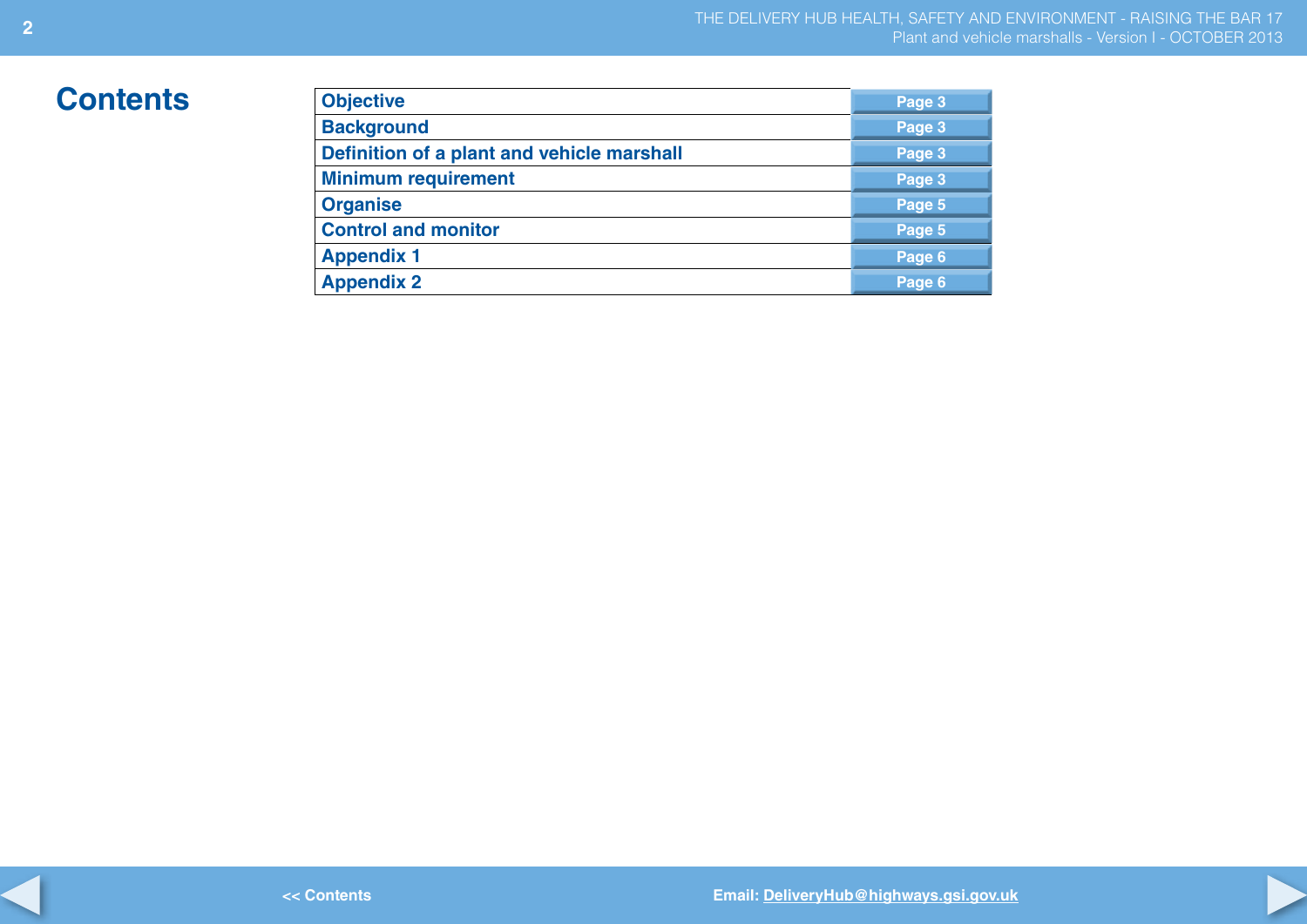#### **Objective**

The objective of this raising the bar document is to improve the control of plant and vehicle movements.

## **Background**

## **Why this is important to you**

Over the last few years there have been significant numbers of injuries to workers, sometimes fatal on projects caused by the interface between people and plant or vehicles.

Health and Safety Executive statistics tell us that each year approximately ten people die as a result of being struck by moving plant in our industry, in addition there are hundreds of preventable incidents and injuries.

## **Fatality**

A vehicle marshal was struck and run over by a reversing dozer. Following heavy rainfall a haul road had to be reinstated which entailed changing the one way circuit to a two way circuit. Control of vehicles was needed so a vehicle marshal was used. The vehicle marshal had been in a position of safety whilst carrying out the duties but at one point he was positioned between two reversing vehicles.



## **Hazards and risks**

- People being run over, crushed or struck by plant or vehicles
- People being struck by something falling from plant or vehicles
- Plant or vehicles overturning
- Personnel entering exclusion zones

## **Definition of a plant and vehicle marshall (PVM)**

A plant and vehicle marshal is anyone who has been trained and appointed to control the movement of plant and vehicles on site.

This role is not to be confused with that of slinger / signaler, which is concerned with the slinging and lifting of loads. This is an entirely different skill and requires a different training program. [See Appendix 1](#page-5-0) (Competency and training) and [Appendix 2](#page-5-0) (Role and appointments).

## **Minimum requirements**

The following considerations should be considered as minimum requirements when deploying plant and vehicle marshals.

#### **Plan**

#### **Are plant and vehicle marshalls required?**

Every site where there is an opportunity for interfaces between people and plant must develop a logistics and traffic management plan (LTMP)

The decision whether or not to use plant and vehicle marshals as part of the plan must always be through the higher hierarchy of control method.

**Once a decision has been reached to use a marshal then strict controls must be in place primarily for the safety of the marshal as they are now in the high risk category.**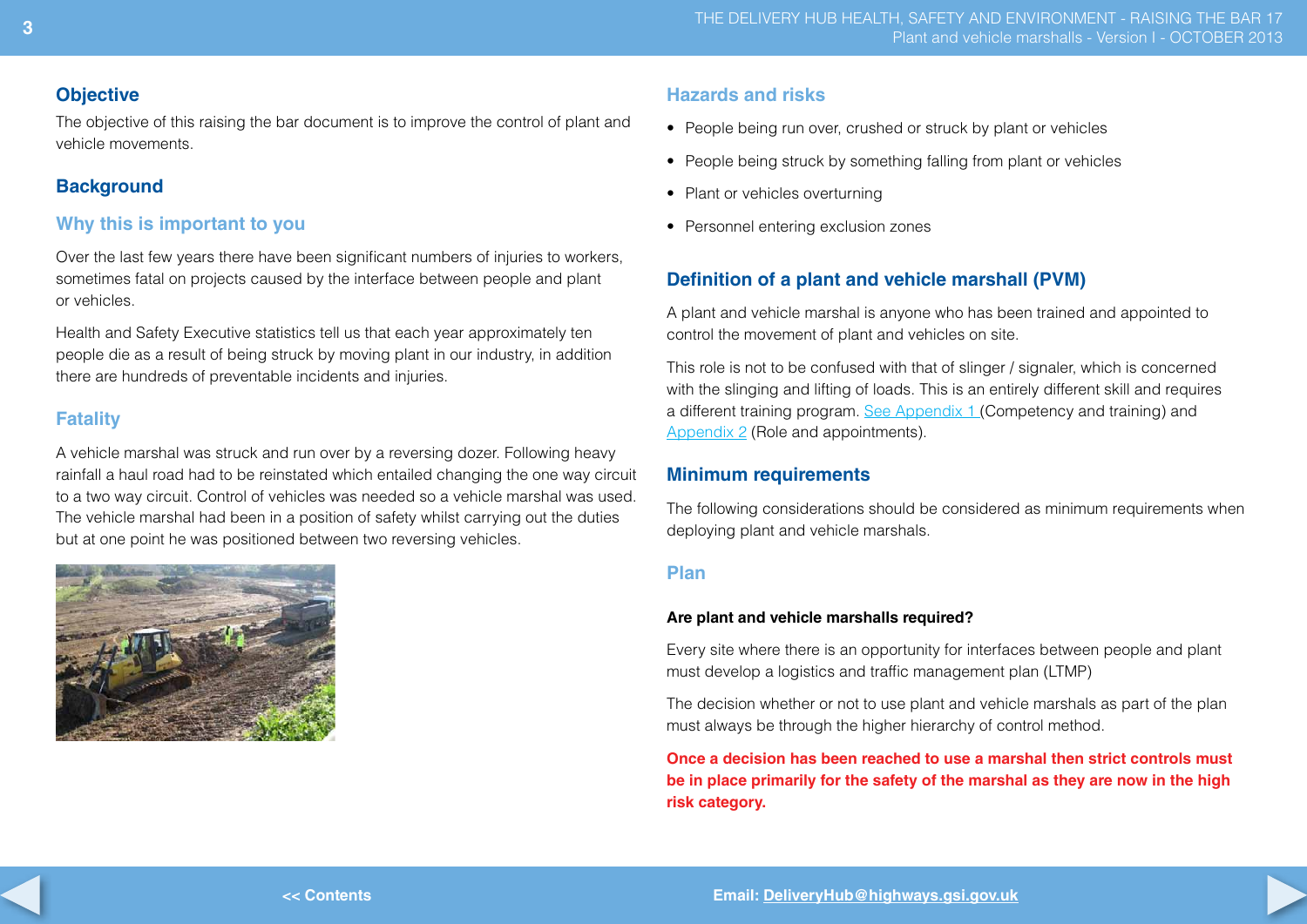#### **Identification on site**

Visits to the area where work is to take place must be carried out to enable effective planning and to eliminate if possible the need for vehicle marshals. This visit will also enable the planning of traffic routes and controls.

#### **Purpose of logistics and traffic management plan**

A plant and vehicle management plans will:

- Eliminate the need for plant and vehicle marshals. Where this is not possible then minimise the use of vehicle marshals and identify their position of safety
- Clearly show pedestrian routes and crossing points
- Provide substantial means of separating people and plant such as physical barriers
- Eliminate the need for people to be within the immediate proximity of plant through the design, planning and sequencing of the works and transport routes such as separated areas
- Be clear and descriptive, and include accurate drawings/sketches
- Be communicated to all stakeholders with copies given to all trained vehicle marshals
- Be updated regularly to identify temporary arrangements
- Display designated traffic routes, access and egress points, one way circuits and turning areas and the signage they require including speed limits
- Display emergency access routes and the positions of emergency facilities such as fire hydrants drainage and all overhead and underground services
- Be displayed in prominent positions such as the main entrance, site access points, induction rooms and canteen and at the point of work.

Eliminate the need for people to be within the immediate proximity of plant through the design, planning and sequencing of the works and transport routes such as separated areas.



Vehicle marshals must wear identifiable clothing that clearly shows their role on site.

#### **Plant and equipment**

Consideration in the planning stage must be given to the many aids available on the market such as;

- Plant with 360 all round visibility mirrors
- • CCTV
- Vehicle collision avoidance systems VCAS effective at all times
- Personal proximity warning devices
- Exclusion and controlled access zones around operating plant



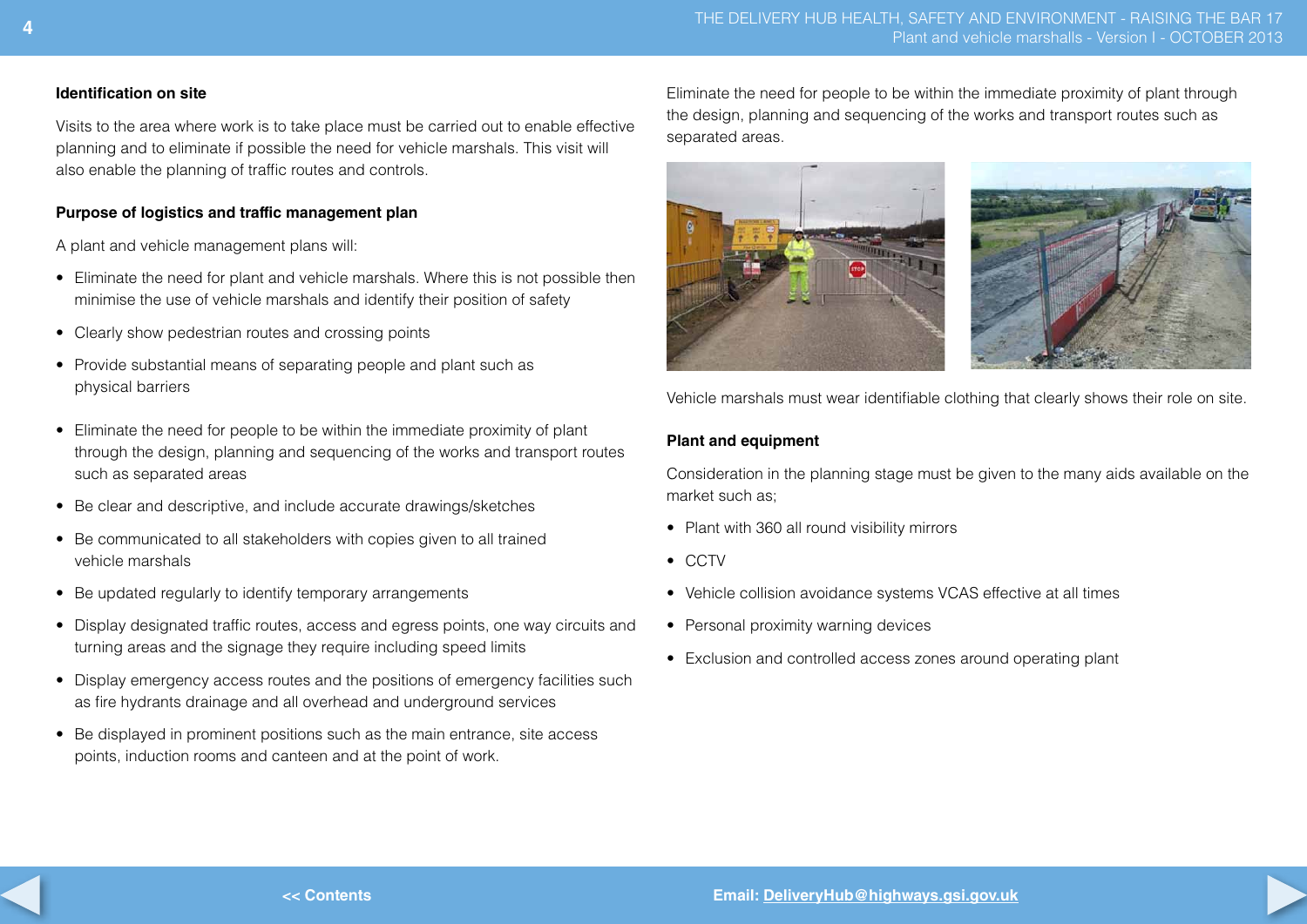#### **Organise**

#### **Briefings**

- Briefings should include RAMS, adjacent activities, designated routes for both vehicle and pedestrians
- Particular attention must be made to address adverse environmental conditions (such as hours of darkness, inclement weather)
- Ensure the plan is briefed to all involved in the activity
- Provide safe place for vehicle marshal
- Ensure above all that the vehicle marshal is clear on his role for that work area

## **Control and monitor**

- Nothing stays the same during any work activity. Regular monitoring and control must be carried out during the activity involving vehicle marshals
- Monitor the implementation and review if necessary ensuring everyone is re-briefed
- Any change to the methodology of the work must be communicated to the original planners before changes are made to ensure the vehicle and pedestrian interface is not compromised
- Should there be a change to the agreed controls then these **must** be communicated to the vehicle marshal. Re-briefings must be given on the new controls and RAMS

#### **Legislation and references**

- Construction (Design and [Management](http://www.legislation.gov.uk/uksi/2007/320/contents/made) ) Regulations 2007
- Regulation 26 Safe places of work
- Regulation 36 Traffic routes
- Regulation 37 Vehicles
- Regulation 40 Emergency routes and exits
- • HS(G)144 (*[The safe use of vehicles on a construction site](http://books.hse.gov.uk/hse/public/saleproduct.jsf?catalogueCode=9780717662913)*)

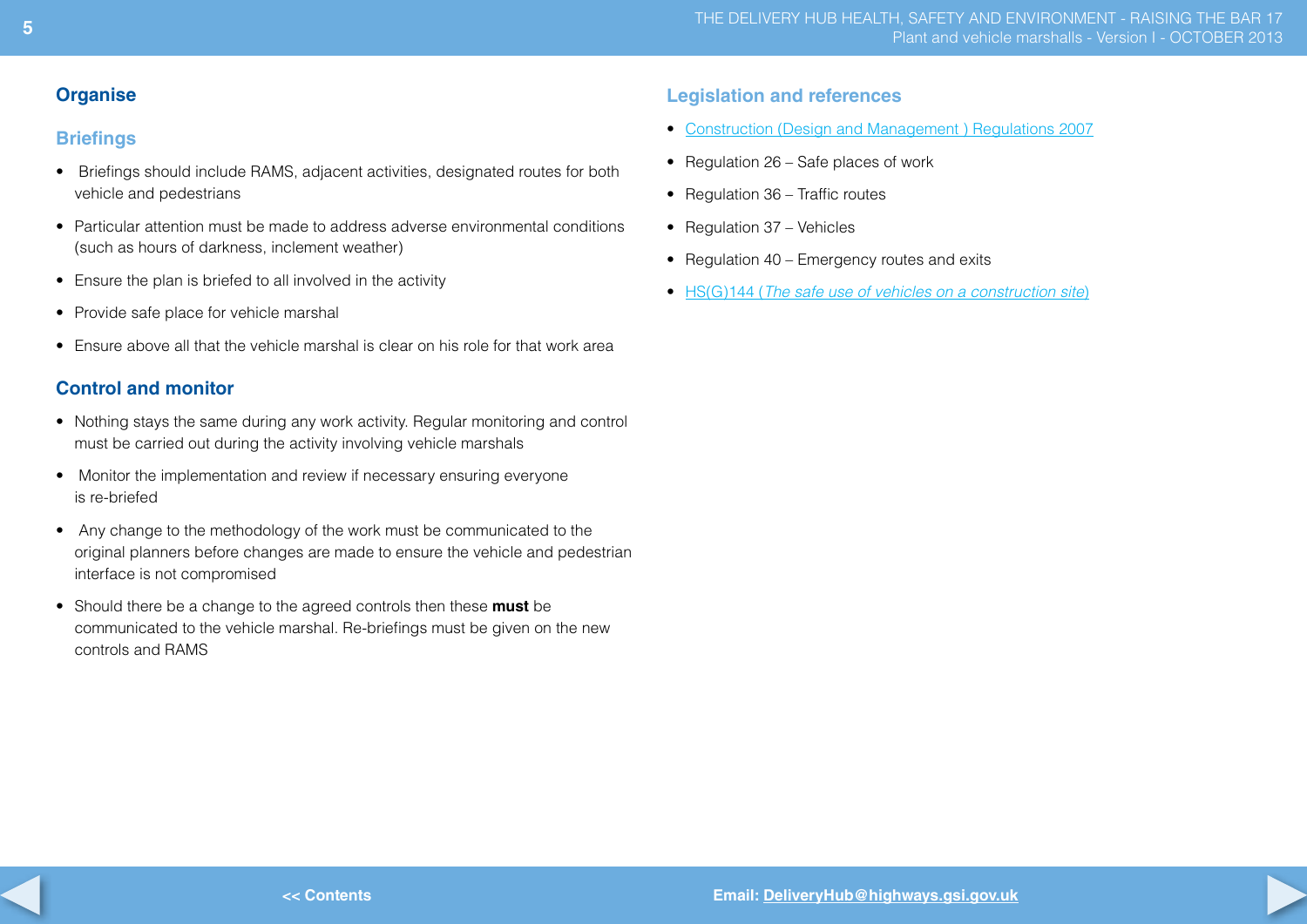## <span id="page-5-0"></span>**Appendix 1**

## **Competency and training**

#### **Plant and vehicle marshall competency**

- Must have good communication skills
- Ability to use hand signals
- Must have the capability to direct plant and vehicle movements safely
- Must understand and recognize where to be safely positioned
- Ability to understand and recognise the hazards of working around plant and vehicles
- Know the work area they have designated responsibility for
- Have undergone suitable and assessed training
- Must have at least three years experience in a construction environment

#### **Plant and vehicle marshall training aims**

- To provide plant and vehicle marshal with the competencies required to safely control the direction / maneuvering of plant and vehicles
- To provide information on the hazards and risks associated with plant and vehicle marshaling
- To demonstrate the code of signals to be used to marshal plant and vehicles and demonstrate effective communication

## **Appendix 2**

## **Role and appointments**

#### **Role of plant and vehicle marshall**

- Assist plant and vehicle drivers to safely manoeuvre and reverse their plant or vehicles
- Prevent pedestrians from putting themselves at risk whilst a vehicle is being manoeuvred
- Direct plant or vehicles to prevent injury to people, damage to property or materials, and stop work if deemed unsafe.
- Always position themselves in a place of safety
- Maintain eve contact with the plant or vehicle and give clear concise signals/instructions

#### **Plant and vehicle marshall appointments**

- Every site must identify and appoint a plant and vehicle coordinator
- Responsible for the development and implementation of the logistics and traffic management plan
- Plant and vehicle marshal's should be formally appointed after suitable training. normally by the site project manager

#### **Note**

There is currently a plant and vehicle marshal course run by the CITB, through construction skills (this may be soon become a category on the CPCS card).